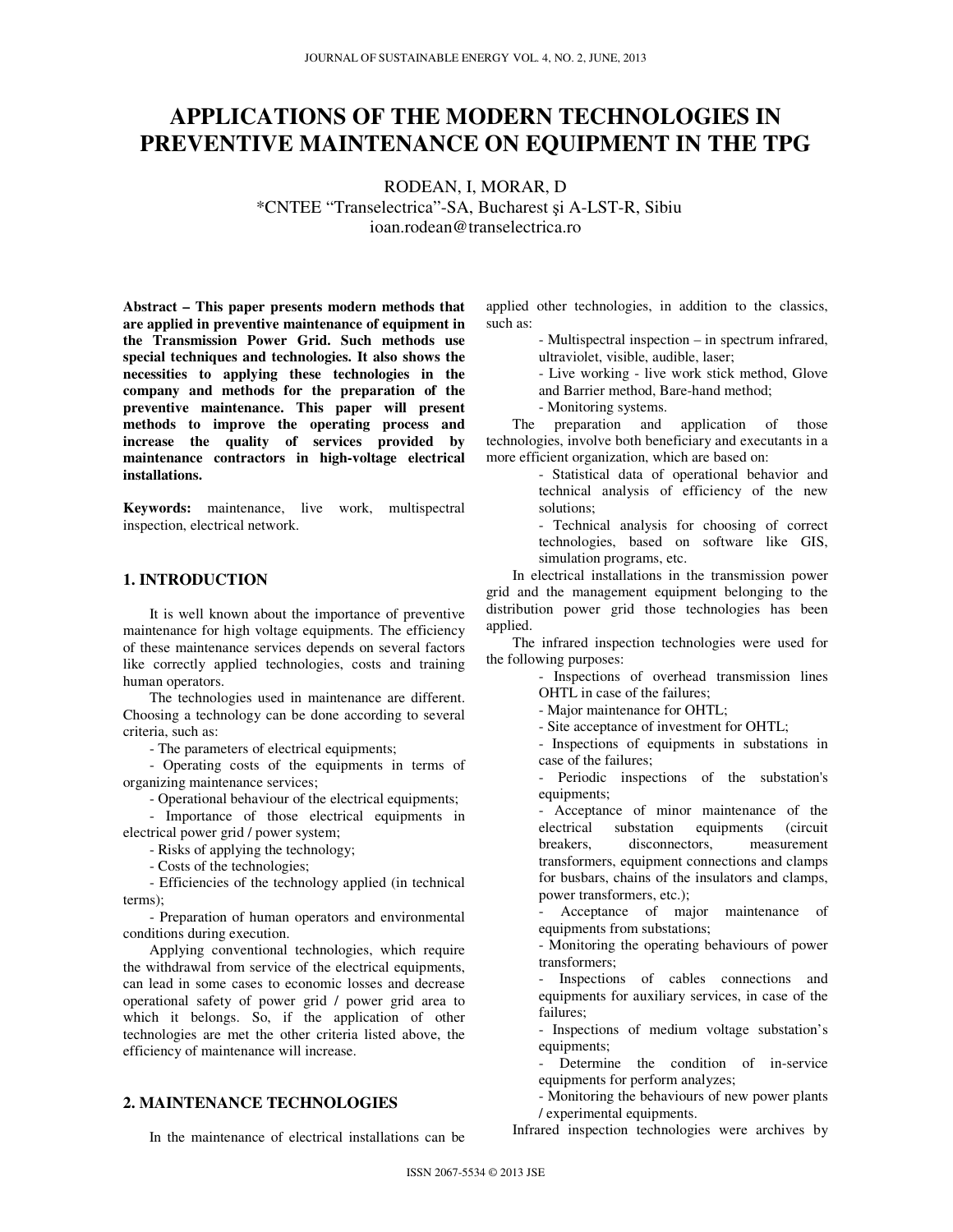using air crafts (helicopters, drones), with hand apparatus, from the ground (in stations and electric lines), or by climbing the tower (on electric line).

Ultraviolet inspection technologies were used for the following purposes:

- Periodic inspections of OHTL;

- Acceptance of major maintenance on OHTL;

- Site acceptance of investment in OHTL,

- Acceptance of minor maintenance, major maintenance and investment in power stations (equipment connections to busbars, busbars, insulators, etc.);

- Monitoring the behaviours of new power plants / experimental equipments.

Ultraviolet inspection technologies were archives by using air crafts (helicopters, drones) and with hand apparatus, from the ground.

Visible inspection technologies were used for the following purposes:

- Inspections of OHTL in case of the failures;

- Acceptance of major maintenance on OHTL;

- Site acceptance of investment in OHTL;

- Periodic inspections of the substation's equipments;

- Monitoring the behaviours of OHTL;

- Determine the condition of in-service equipments for perform analyzes.

Inspection technologies in visible spectrum has made by air crafts (helicopters, drones).

Audible spectrum inspection technologies were used for the following purposes:

> - Inspections of power transformers in case of some failures;

> - Acceptance of major maintenance to power transformers;

> - Monitoring the operating behaviors of power transformers.

Inspection technologies in audible spectrum were made from the ground.

Laser inspection technologies were used for the following purposes:

- Inspections of OHTL;

- Acceptance of major maintenance on OHTL;

- Site acceptance of investment in OHTL;

- Inspections of the substation's equipments.

Laser inspection technologies were conducted using aircraft and ground.

The Live Working technologies have been used for the following purposes:

- Corrective maintenance on OHTL;

- Minor maintenance of OHTL;

- Major maintenance of OHTL;

Corrective maintenance of substations equipments (disconnectors, busbars, etc.);

- Minor maintenance of substations equipments (disconnectors, busbars, etc.).

Live working technologies applied by the Maintenance Company. The technologies, approved by the Live Working Association in Romania ALSTR, are:

> - Corrective maintenance on active conductors of OHTL by using ergonomic seat or electrical insulated ladder;

> - Corrective maintenance on active conductors of

OHTL by using metal ladder or elevating platform truck with insulating arm;

- Changing the insulators of suspension towers on OHTL;

- Preparation and application of protective layer on metal poles, to the crown of tower;

- Checking with live working technologies of the insulating column of disconnectors;

- Replacing the suspension hooks of insulator chains;

- Replacing the insulator chains of busbars in substations with live working technologies;

- Mounting the lighting day and night systems, with live working technologies;

Mounting the superior protection rings of insulator chains;

- Mounting the monitoring systems of OHTL, with live working technologies;

Replacement the suspension clamps and mounting the dampers on the conductors of OHTL;

- Replacing the anchor of the suspension anchored towers SAT;

- Replacing from helicopter the dampers and lighting day;

- Technical revision of disconnectors.

## **3. IMPLEMENTATION OF TECHNOLOGIES**

By applying the maintenance modern technologies in electrical installations aims to increase the efficiency of maintenance and operating activities and lower costs for the customer.

Below we list some works which used the technologies mentioned in the previous chapter.

The purpose of multispectral inspections is: gather more details about the electrical installations, creating a database and acceptance the maintenance (major and minor) or investments.

The goal of multispectral inspections was to collect information and creating databases for all overhead lines in TPG.

Fig. 1 shows the visible spectrum image of OHTL, which help to obtained background information about the tower in question. The image was made from a helicopter. For a database of all towers of OHTL all other information has been obtained in the same way.



**Fig. 1. An overview from the multispectral inspection of tower of OHTL is shown in the visible spectrum [1].**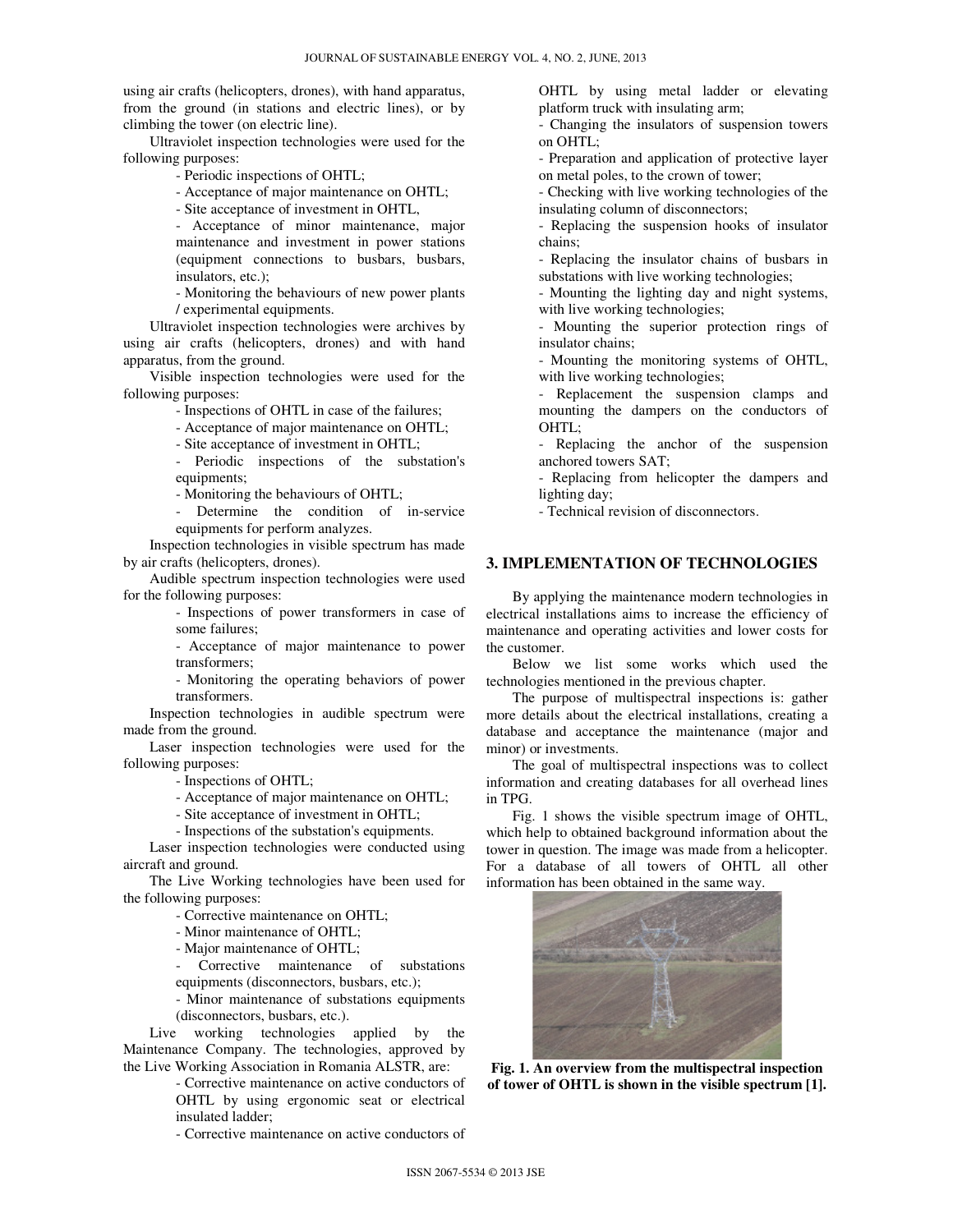

 **Fig. 2. An overview from the multispectral inspection of crown tower of OHTL is shown in the ultraviolet spectrum [1].** 

Fig. 2 shows the ultraviolet image of tower of OHTL, through which information has been obtained about the conductors. The image was made from a helicopter. For a database of all towers of OHTL all other information has been obtained in the same way.

Fig. 3 shows the infrared image of tower of OHTL, through which information has been obtained about the connections between the components of the electric line.



**Fig. 3. An overview from the multispectral inspection of crown tower of OHTL is shown in the infrared spectrum [1].** 

At the final of major maintenance of each OHTL, the multispectral inspections were carried out for acceptance.

In Fig. 4 are shown images from nonconformities found during the multispectral inspection in the 3 spectra: visible, infrared and ultraviolet.



Infrared spectrum



**Fig. 4. The images captured in the multispectral inspection for acceptance of major maintenance of OHTL [1].**

The same methods (multispectral inspection) have been applied to acceptance of maintenance at substations.

Fig. 5 shows the infrared image of a high voltage measure transformer, were nonconformity is visible at clamps in left part to OHTL.



**Fig. 5. Infrared view of a 400 kV measure current transformer was taken during the multispectral inspection in a substation.** 

The laser inspections were performed to obtain detailed information, creating the databases and acceptance of major maintenance on electrical equipments. Pilot project was done for both a transmission line of 220 kV and a substation. The inspection of 220 kV OHTL was made by a plane and the inspection of station was made from ground.

Fig. 6 shows how to perform laser inspection with the helicopter.



**Fig. 6. Laser inspection used in the substation and OHTL [2].** 

To have a complete database of information is necessary to supplement data from: monitoring systems and information processing, maintenance, operations, multispectral inspection, monitoring systems and works with modern technologies.

The monitoring systems were installed for power